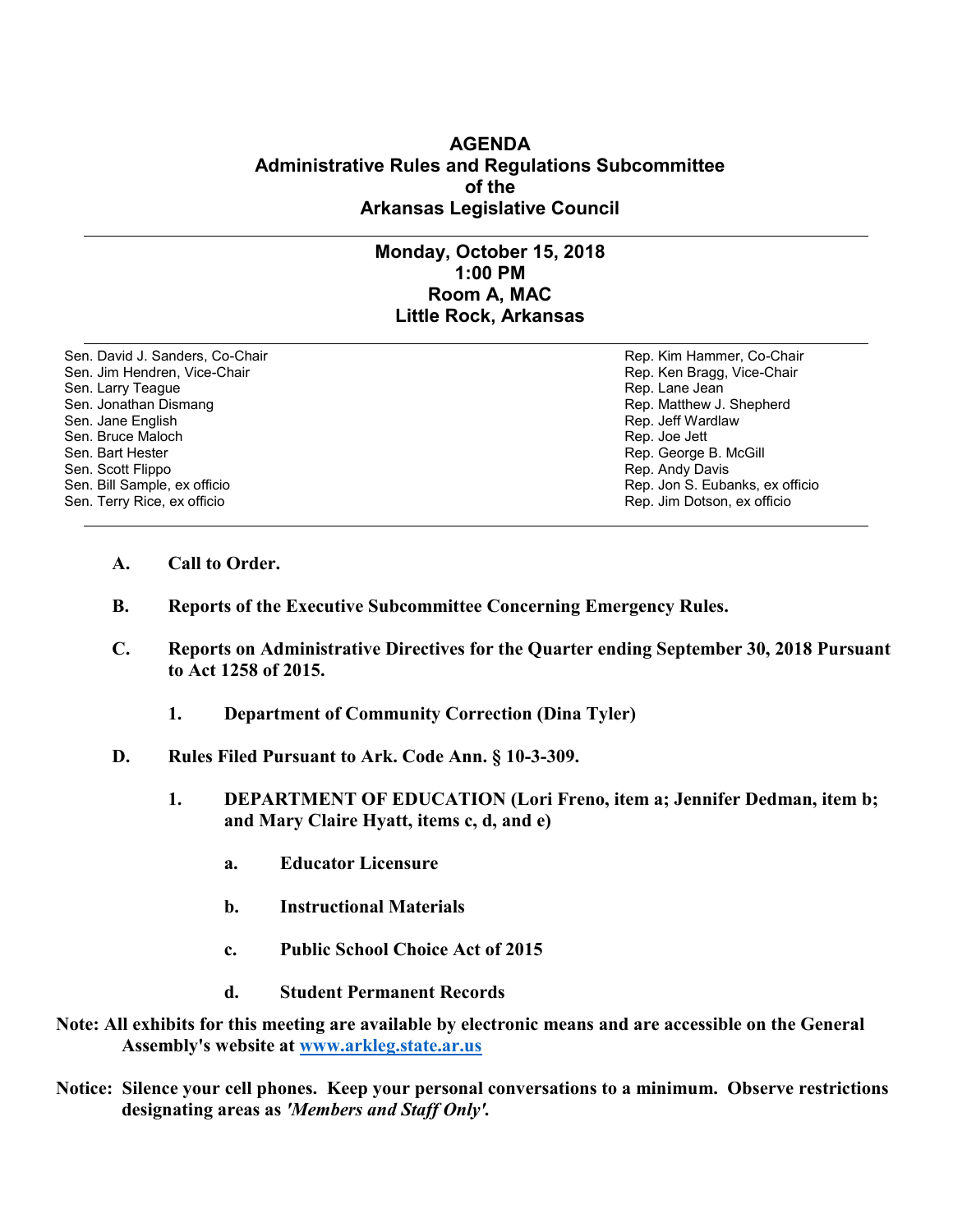- **e. Class Size and Teaching Load**
- **2. DEPARTMENT OF ENVIRONMENTAL QUALITY, OFFICE OF LAW AND POLICY (Michael Grappe)**
	- **a. Regulation No. 1: Prevention of Pollution by Oil Field Wastes**
- **3. DEPARTMENT OF ENVIRONMENTAL QUALITY, WATER DIVISION (Michael Grappe representing ADEQ and Charles R. Nestrud representing the third party)**
	- **a. Regulation 2, Water Quality Standards; Third Party Rulemaking by Huntsville**
- **4. DEPARTMENT OF FINANCE AND ADMINISTRATION, ARKANSAS MEDICAL MARIJUANA COMMISSION (Mary Robin Casteel and Brian Bowen)**
	- **a. Application for Issuance and Renewal of Licenses for Medical Marijuana Cultivation and Dispensaries in Arkansas**
- **5. DEPARTMENT OF HUMAN SERVICES, ADULT, AGING AND BEHAVIORAL HEALTH SERVICES (Paula Stone)**
	- **a. Outpatient Behavioral Health Services Program Provider Manual 3-18 and Certification Manual**
- **6. DEPARTMENT OF HUMAN SERVICES, CHILD CARE AND EARLY CHILDHOOD EDUCATION (Beverly Wright)**
	- **a. Minimum Licensing Requirements for Child Care Centers Minimum Licensing Requirements for Child Care Family Homes Minimum Licensing Requirements for Out of School Time Facilities Minimum Licensing Requirements for Registered Child Care Family Homes**
- **7. DEPARTMENT OF HUMAN SERVICES, DEVELOPMENTAL DISABILITIES SERVICES (Paula Stone)**
	- **a. Repeal of Community and Employment Supports Waiver Medicaid Provider Manual and Community and Employment Supports Waiver Minimum Certification Standards and Amendments to DDS Policy 1091**